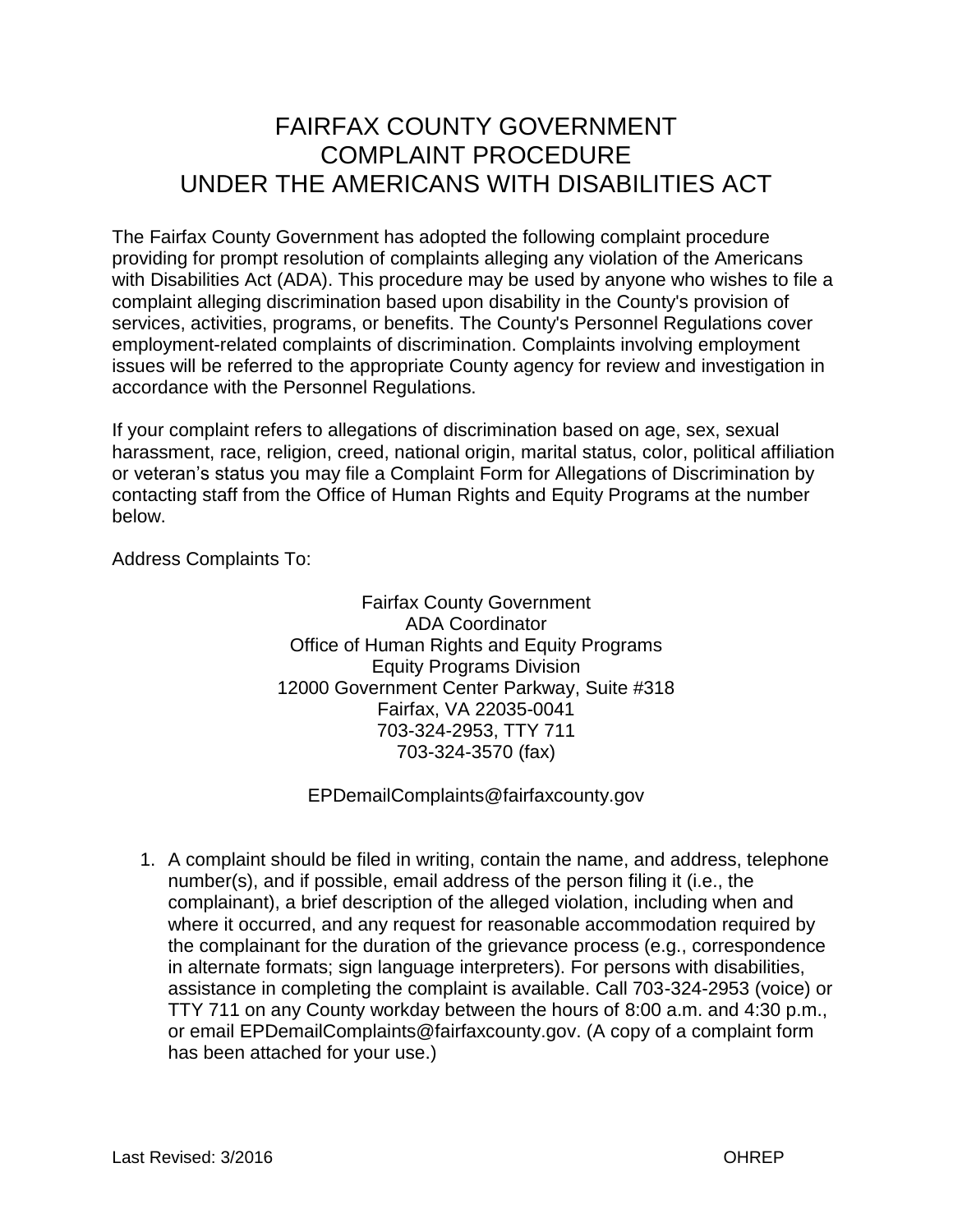- 2. A complaint should be filed as soon as possible but no later than 60 workdays (180 calendar days for Transit related complaints) after the complainant becomes aware of the alleged violation. The term "workday" shall mean any Monday through Friday that is not a Fairfax County holiday.
- 3. Upon receipt of the complaint, the ADA Coordinator or the department ADA Representative will provide the complainant with a copy of this complaint procedure in a language (e.g., English; Spanish) and format accessible (e.g., large print; Braille; audio tape) to the complainant.
	- (a) If the complaint is received in the Equity Programs Division (EPD), Office of Human Rights and Equity Programs, the EPD will refer the complaint to the ADA Representative for the County agency providing services, activities, programs, or benefits which are the subject of the complaint.
	- (b) If the complaint is initially received in the department, the department will send a copy to EPD and respond directly to the citizen.
- 4. The Agency ADA Representative will contact and/or meet with the complainant within 15 calendar days of the complaint's referral to discuss the complaint, and conduct whatever additional investigation of the complaint he or she determines to be necessary.
- 5. The Agency ADA Representative will respond to the complaint in writing, or where appropriate, in a format accessible to the complainant (e.g., large print; Braille; audio tape), within fifteen calendar days of meeting with the complainant. This response will explain the County's position and offer options to resolve the complaint, when appropriate. The Agency ADA Representative will send a copy of the response to the ADA Coordinator.
- 6. If the complainant objects to the Agency ADA Representative's response, then he or she may appeal to the ADA Coordinator within 15 calendar days after receiving the response. The Agency ADA Representative's response becomes the County's final determination respecting the complaint if the complainant does not so appeal.
- 7. Within 15 calendar days of receiving an appeal, the ADA Coordinator, or his or her designee, will contact and/or meet with the complainant to discuss the complainant's objections to the Agency ADA Representative's response. The ADA Coordinator, or his or her designee, also will conduct any additional investigation that he or she determines to be necessary.
- 8. Within 15 calendar days after meeting with the complainant, the ADA Coordinator will respond to the appeal in writing, or where appropriate, in a format accessible to the complainant. This response will address each of the complainant's objections to the Agency ADA Representative's response. The ADA Coordinator will send a copy of this response to the Agency ADA Representative who initially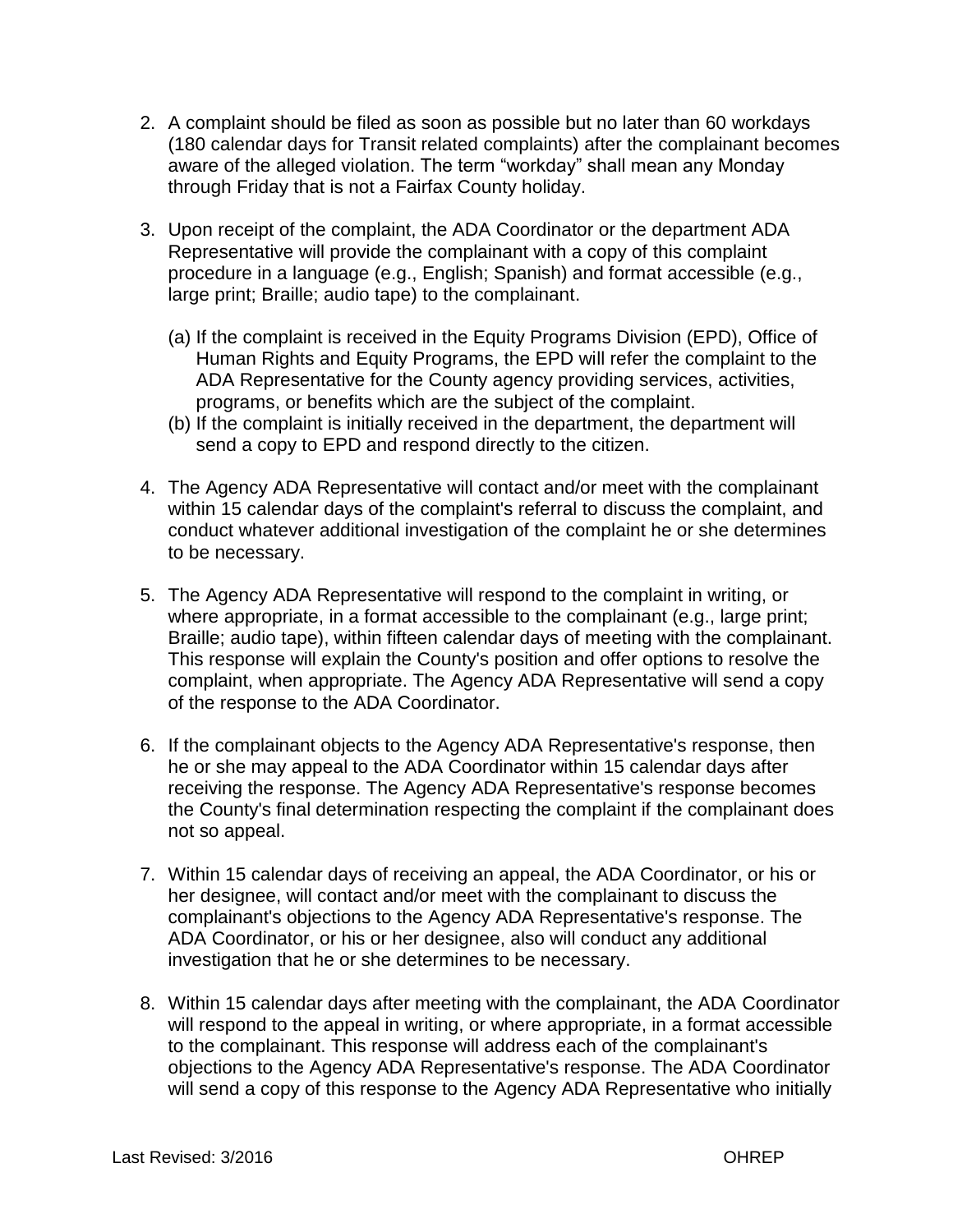responded to the complaint. The ADA Coordinator's response is the County's final determination respecting the complaint.

- 9. The ADA Coordinator will retain all documents relating to a complaint for three years after the date of the County's final determination respecting the complaint.
- 10.Use of this complaint resolution procedure is not a prerequisite to the pursuit of other legal remedies. A complainant therefore has the right to file a complaint with the appropriate federal or state agency, including the U.S. Department of Justice, at any time throughout this process, or if the County's final determination is not to his or her satisfaction.

For information about the ADA and how to file a complaint with the U.S. Department of Justice, telephone 1-800-514-0301 (voice), 1-800-514-0383 (TTY), or go to the Internet site for the U.S. Department of Justice's Civil Rights Division.

11.This procedure shall be construed to protect the substantive rights of interested persons regarding due process and to ensure that Fairfax County Government complies with laws, regulations and county policies prohibiting disability discrimination.

For additional information about this complaint procedure and the ADA generally, please call 703-324-2953, TTY 711 on any Fairfax County workday between the hours of 8:00 a.m. and 4:30 p.m., or email EPDemailComplaints@fairfaxcounty.gov. This complaint procedure can be provided in an alternative format upon request.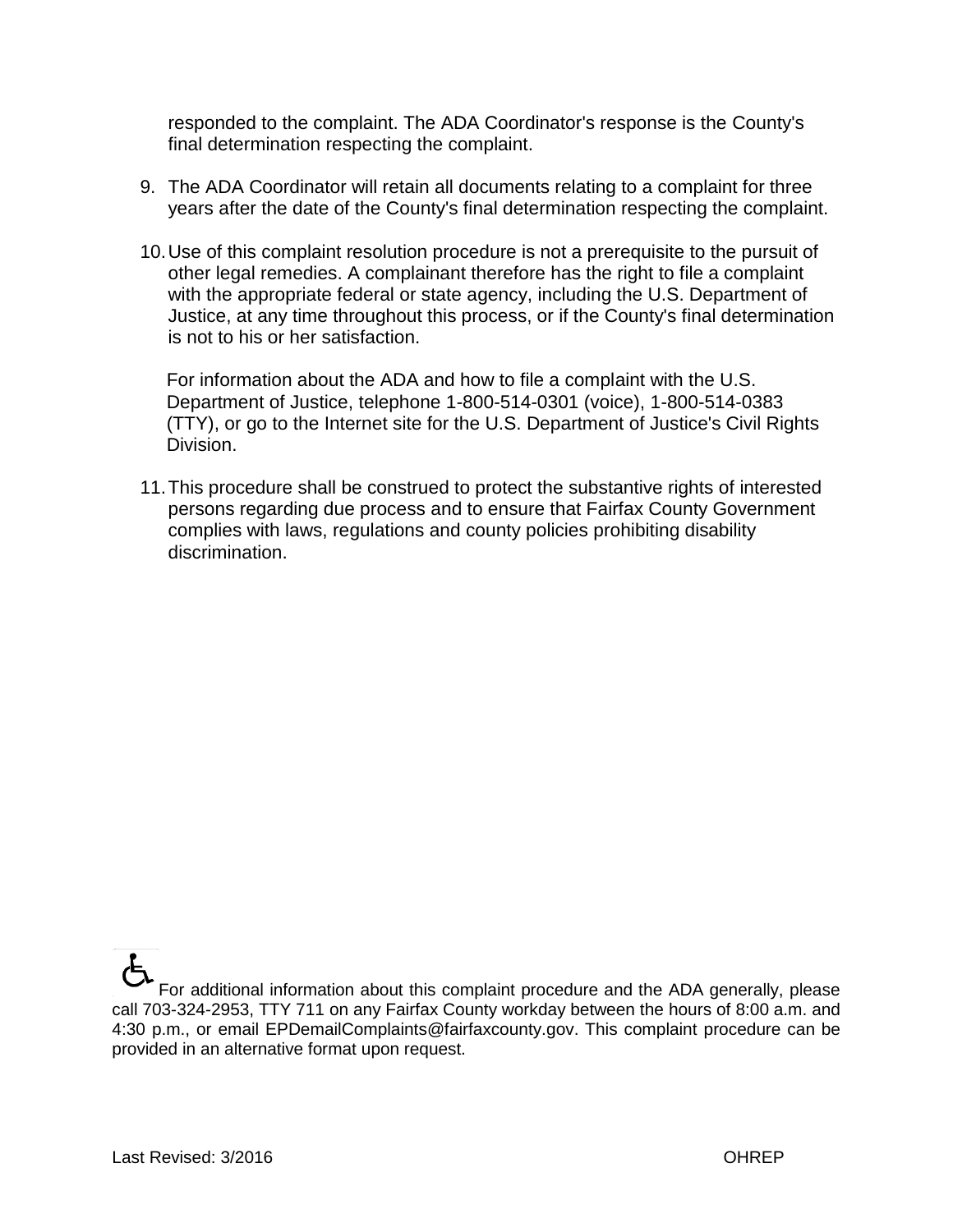## FAIRFAX COUNTY GOVERNMENT COMPLAINT FORM UNDER THE AMERICANS WITH DISABILITIES ACT

## **1. Enter information about yourself.**

|                                                                                                                       | <b>First Name: Example 2008</b>                  |        |                                          |                           |
|-----------------------------------------------------------------------------------------------------------------------|--------------------------------------------------|--------|------------------------------------------|---------------------------|
| Address:                                                                                                              |                                                  |        |                                          |                           |
|                                                                                                                       |                                                  | State: | <b>Example 2.1P:</b>                     | <u>a sa salawan na sa</u> |
| Best time to Call You: <u>Department of the Secret Secret Secret Secret Secret Secret Secret Secret Secret Secret</u> |                                                  |        |                                          |                           |
|                                                                                                                       | Home Phone: Mobile Phone: Work Phone:            |        |                                          |                           |
| E-Mail Address:                                                                                                       |                                                  |        |                                          |                           |
| Who else can we contact if we cannot reach you?                                                                       |                                                  |        |                                          |                           |
|                                                                                                                       | Contact's Name: Value of Alberta Contact's Name: |        | Contact's Phone: <b>Contact's Phone:</b> |                           |
| Relationship to You:                                                                                                  |                                                  |        |                                          |                           |

**2. Who was discriminated against? (Under Fairfax County Government policy, only the person harmed or their legal guardian can file with the OHREP.)**



If the person discriminated against is 18 or older, we will need that person's signature before we can proceed with this complaint. Under Fairfax County government policy, only the person harmed or their legal guardian can file with OHREP.

If someone other than yourself, please include:

| Injured person's name: |        |      |
|------------------------|--------|------|
| Relationship to you:   |        |      |
| Address:               |        |      |
| City:                  | State: | ZIP: |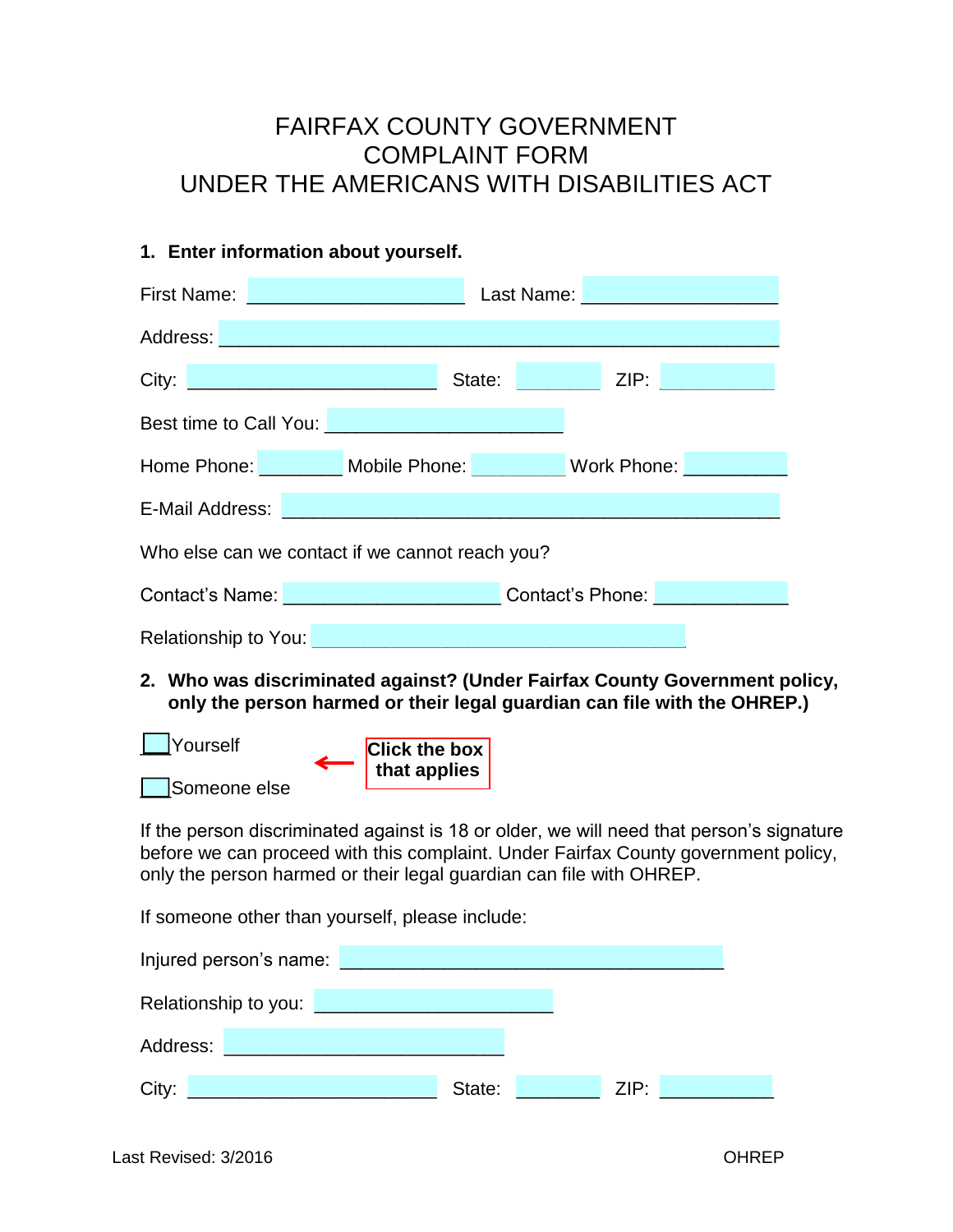| Daytime Phone: | Evening Phone: |  |
|----------------|----------------|--|
|                |                |  |

**3. Enter information about the department and/or person(s) who discriminated against you.**

| Agency Name:<br><u>a sa barang sa mga sangang ng mga sangang ng mga sangang ng mga sangang ng mga sangang ng mga sangang ng mga sangang ng mga sangang ng mga sangang ng mga sangang ng mga sangang ng mga sangang ng mga sangang ng mga sangang</u> |                                                                      |  |  |  |
|------------------------------------------------------------------------------------------------------------------------------------------------------------------------------------------------------------------------------------------------------|----------------------------------------------------------------------|--|--|--|
| Address:                                                                                                                                                                                                                                             |                                                                      |  |  |  |
| City:<br>a di sebagai kecamatan di sebagai kecamatan di sebagai kecamatan dari sebagai kecamatan dari sebagai kecamatan                                                                                                                              | ZIP:<br>State:                                                       |  |  |  |
| <b>Primary Phone:</b>                                                                                                                                                                                                                                | Alternate Phone: Alternate Phone:                                    |  |  |  |
| Name of Person(s) who discriminated against you:                                                                                                                                                                                                     |                                                                      |  |  |  |
| 1. Name:<br>and the control of the control of the control of                                                                                                                                                                                         | Position/title:<br><u> 1999 - Jan Barnett, fransk politik (d. 19</u> |  |  |  |
| 2. Name                                                                                                                                                                                                                                              | <b>Position/title:</b>                                               |  |  |  |
| 3. Name:                                                                                                                                                                                                                                             | Position/title:                                                      |  |  |  |

- **4. In the space provided below, please briefly describe each discriminatory action separately. For each action, you need to provide the following information:**
	- a. Date (s) the discriminatory action occurred;
	- b. Name(s) of individual(s) who discriminated (include position, title);
	- c. Location of alleged violation;
	- d. What happened;
	- e. Witnesses, (if any);
	- f. Why you believe the discrimination was because of disability.